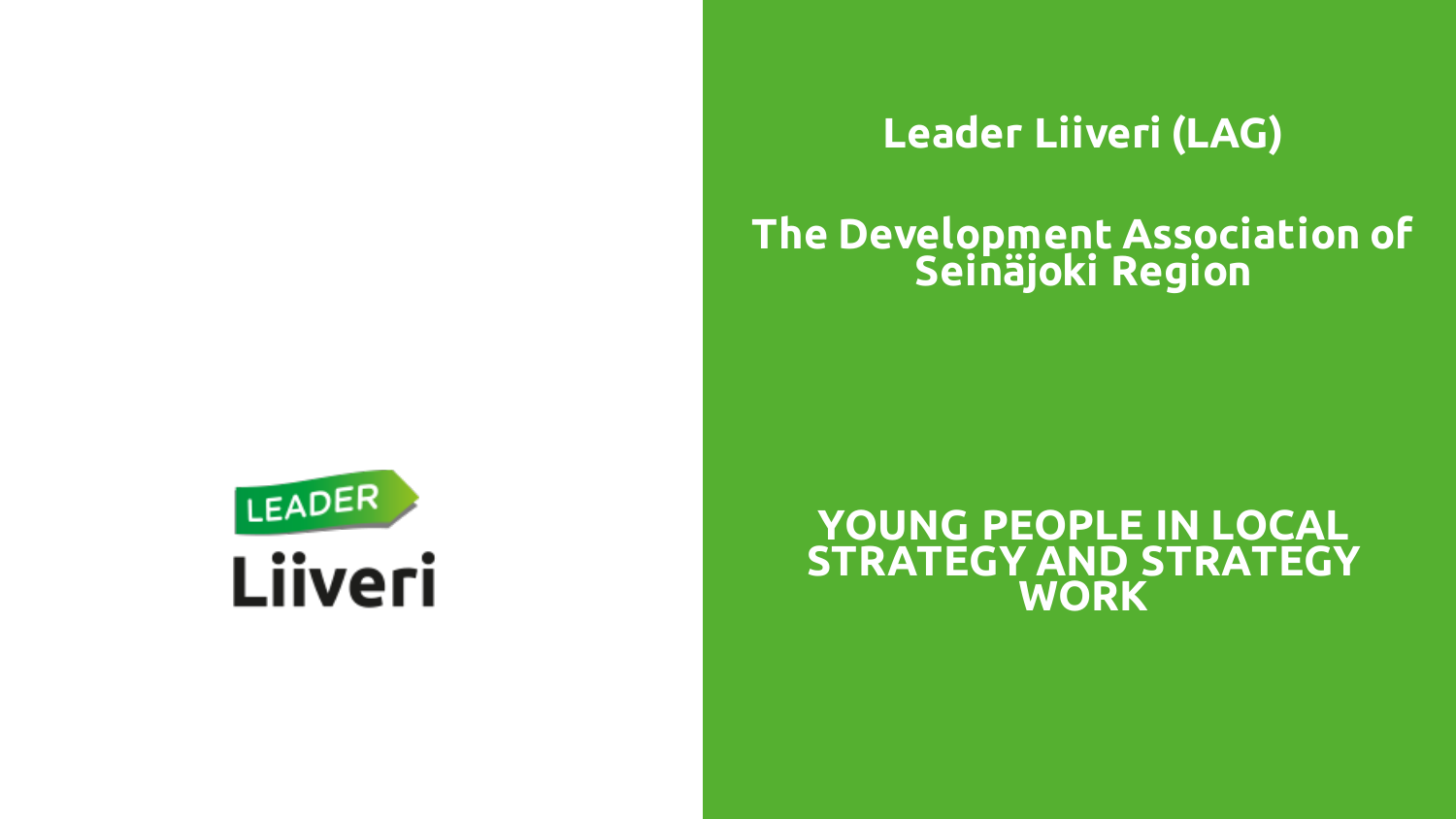### Leader Liiveri

- One of Finland's 54 Leader groups
- Registered association that develops rural areas
- Financed mainly by Ministry of Agriculture and Forestry -->Strategy based local development
- Funding local rural development projects and supporting local enterprises
- Own development projects
- The funding budget approximately 1,2 million €/year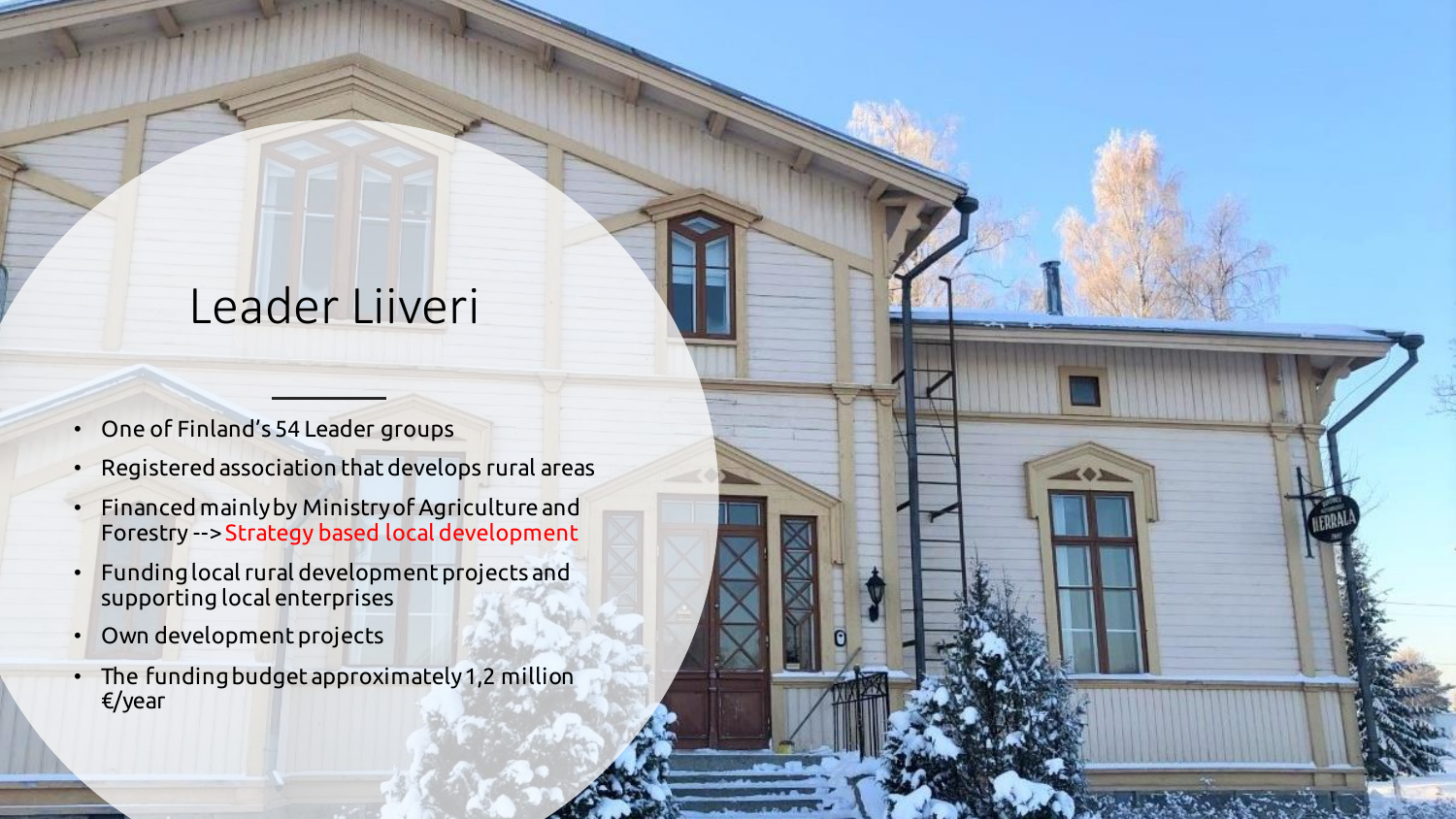

SEINÄJOKI

LMA<sub>IC</sub>

### Our region

- Located in Finland, South Ostrobothnia
- Three municipalities:

Ilmajoki, Seinäjoki and Kurikka

- The population of Seinäjoki subregion is approximately 80 000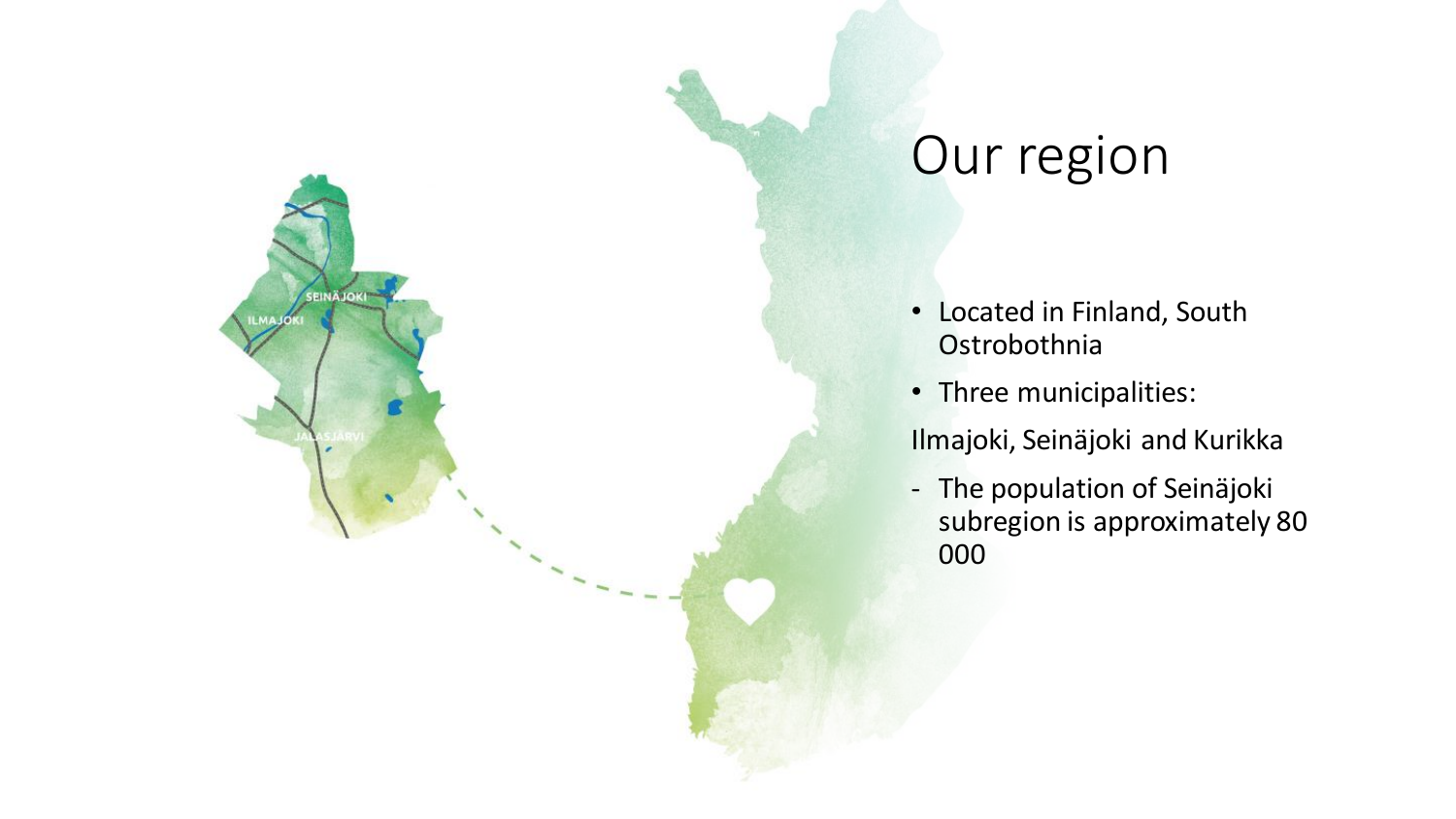

### Our organisation

- Registered association that includes 200 members
- Board: 12 members, 12 deputies
- Youth council: 10 members (age 16 to 25) + one board member
- Business council: 8 members
- 7 employees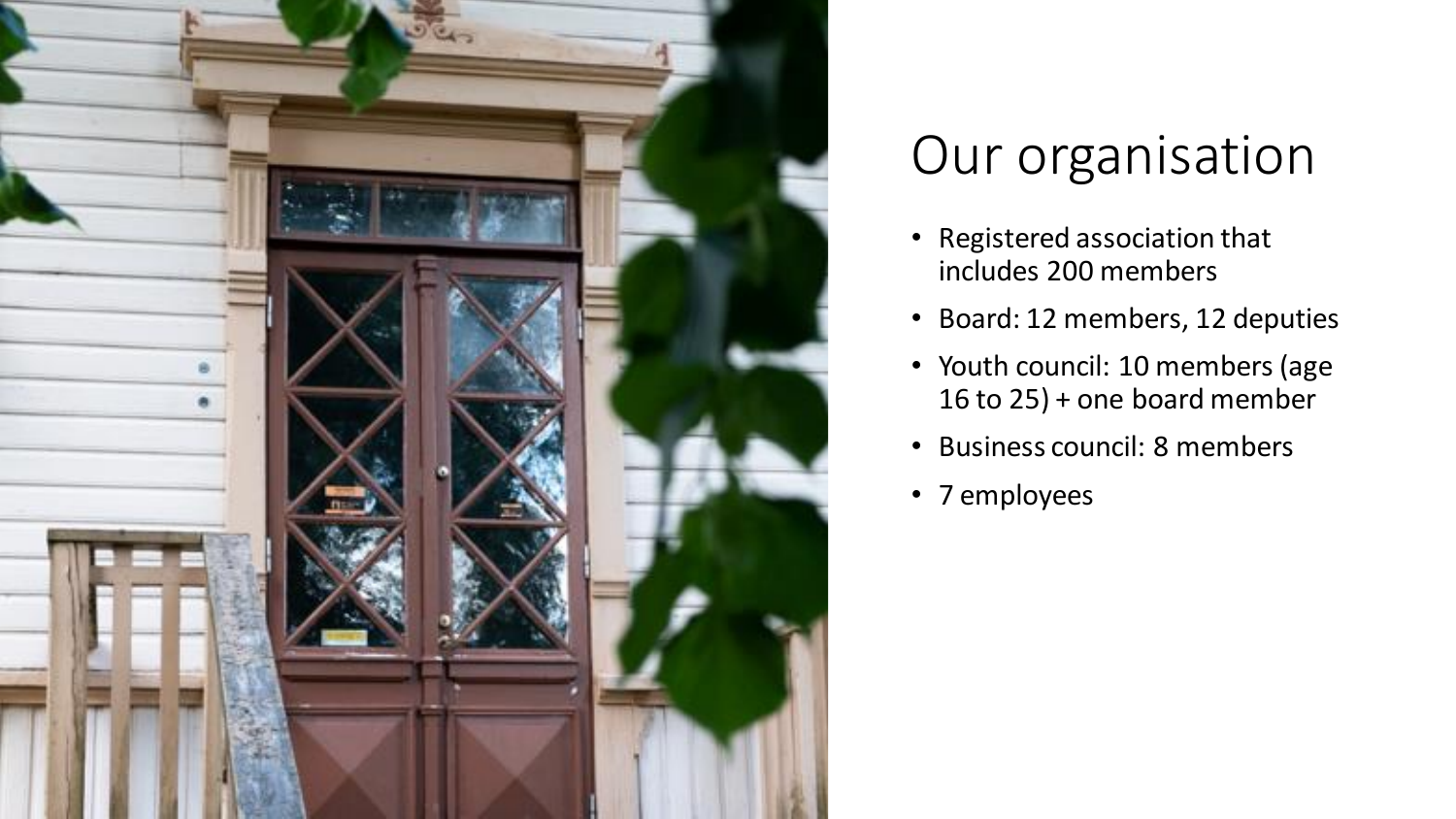

#### Youth council

- 10 members (age 16 to 25) + one board member
- Brings young voices in decision making
- Represents Leader Liiveri in events
- Evaluates all youth related projects & Youth Leader projects (4 times / year)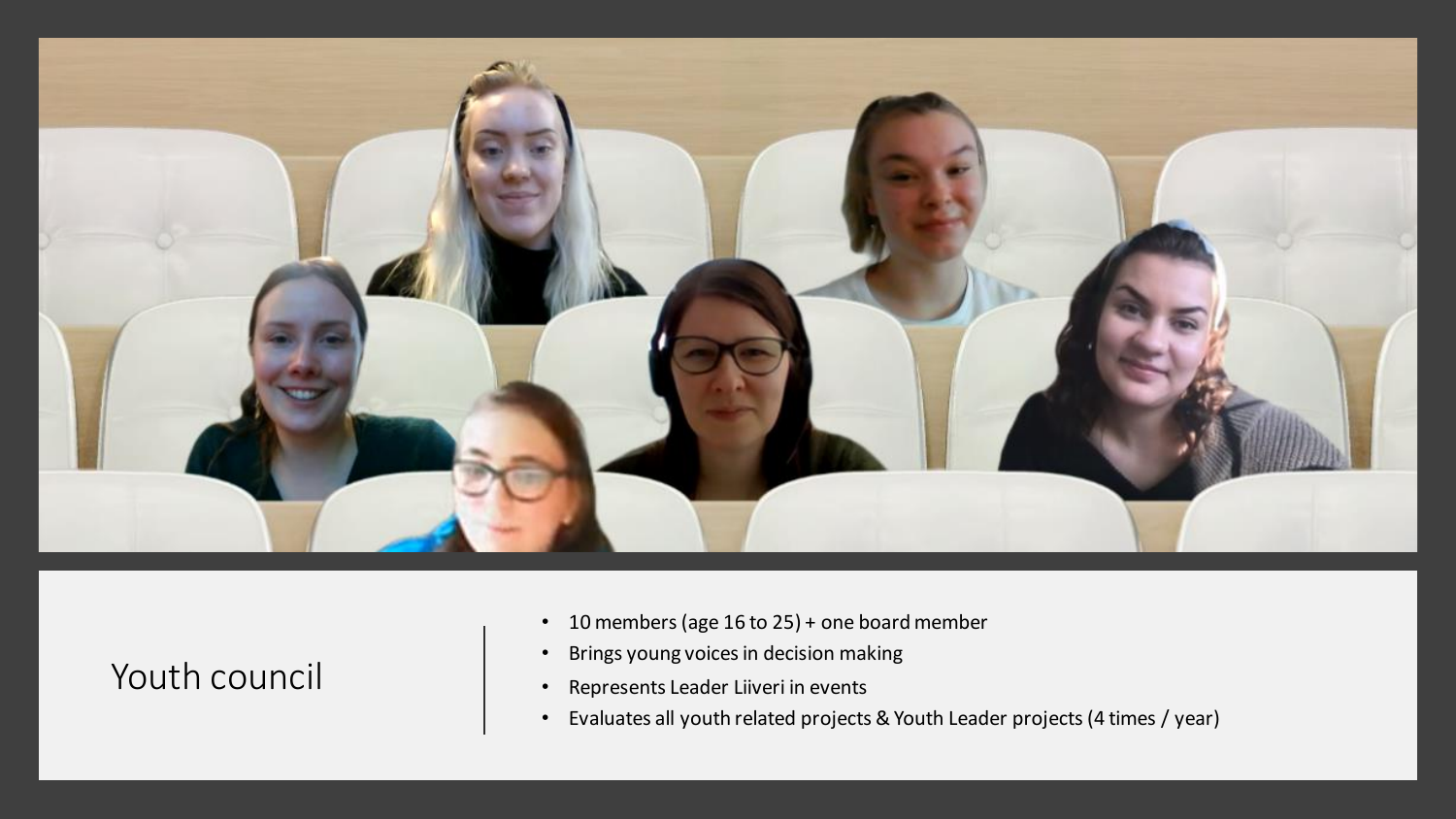

# **Youth in local development**

**Youth will be one of the four main topics of development in Liiveri's CAP27 strategy. Other themes entrepreneurship, communality and comptences**

**We have included young people to the strategy work \* Youth board \* Internet campaing\* Questionaries \* Expert group. Equals to the others!**

**Young will be strongly included in implementingthe strategy. They are actors, not targets of development!**

**Main topics on youth in the stratagy: \* Networking \* Communality \* Climate and environment \* Participation \* Internationalization**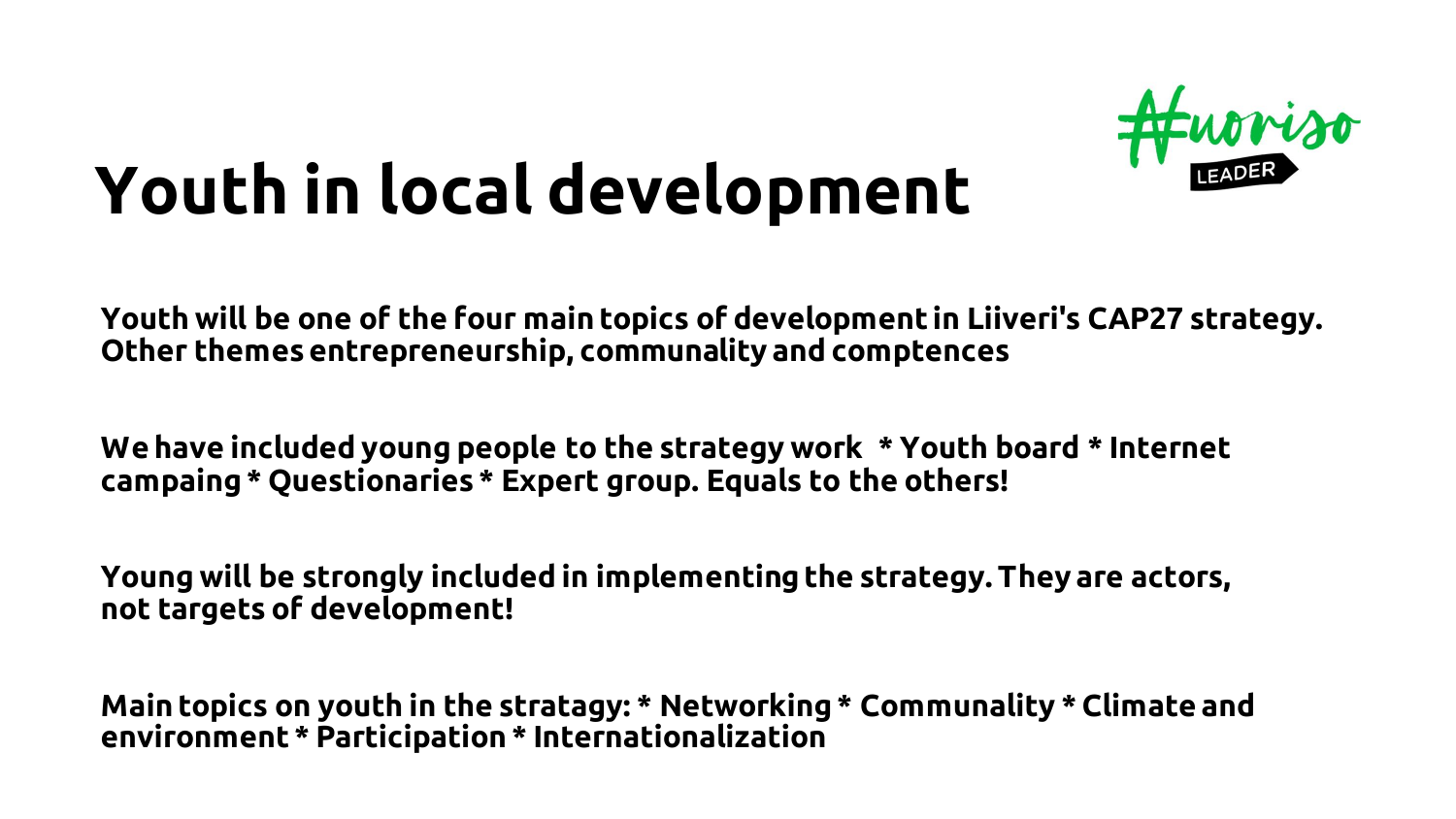## **YOUTH IN LOCAL STRATEGY WORK**



#### **Group work:**

- Members from Liiveri's youth board, youth councils & youth workers from municipalities and accosiations
- Two meetings with the group, third one with other groups (villages, entrepreneurship and sports and culture)
- Chairperson from Liiveri's youth board

What are the main things to do next five years in our region? From the perspective of young people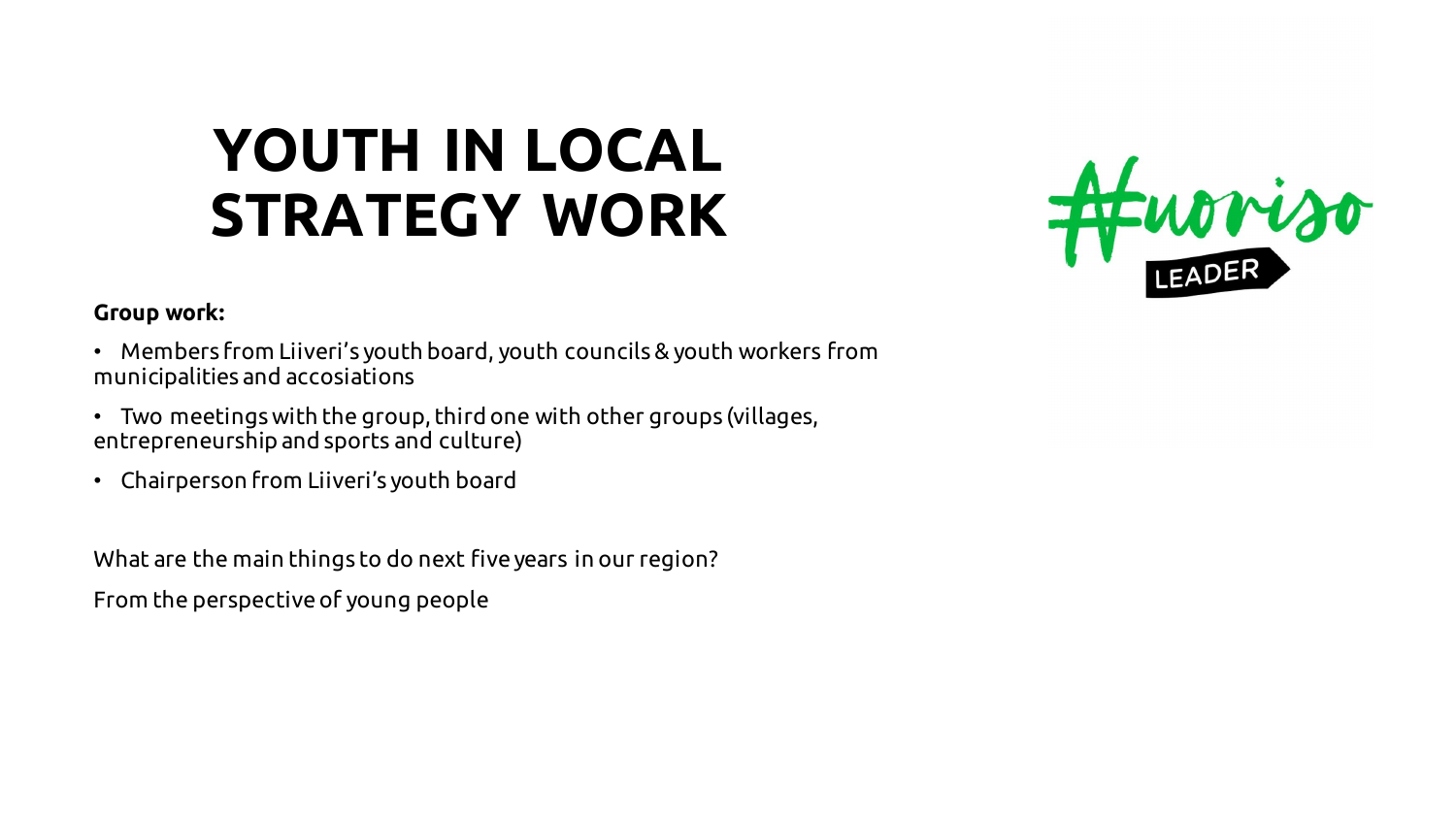## **Youth in local strategy work**



### **Questionnares:**

- For youngsters, delivery via schools & youth services in the municipalities
- $\rightarrow$  Concrete actions with the most popular ideas: Lamminjärvi, Kalajärvi & Ilmajoki outdoor gym
- Questionnares for old youth board members